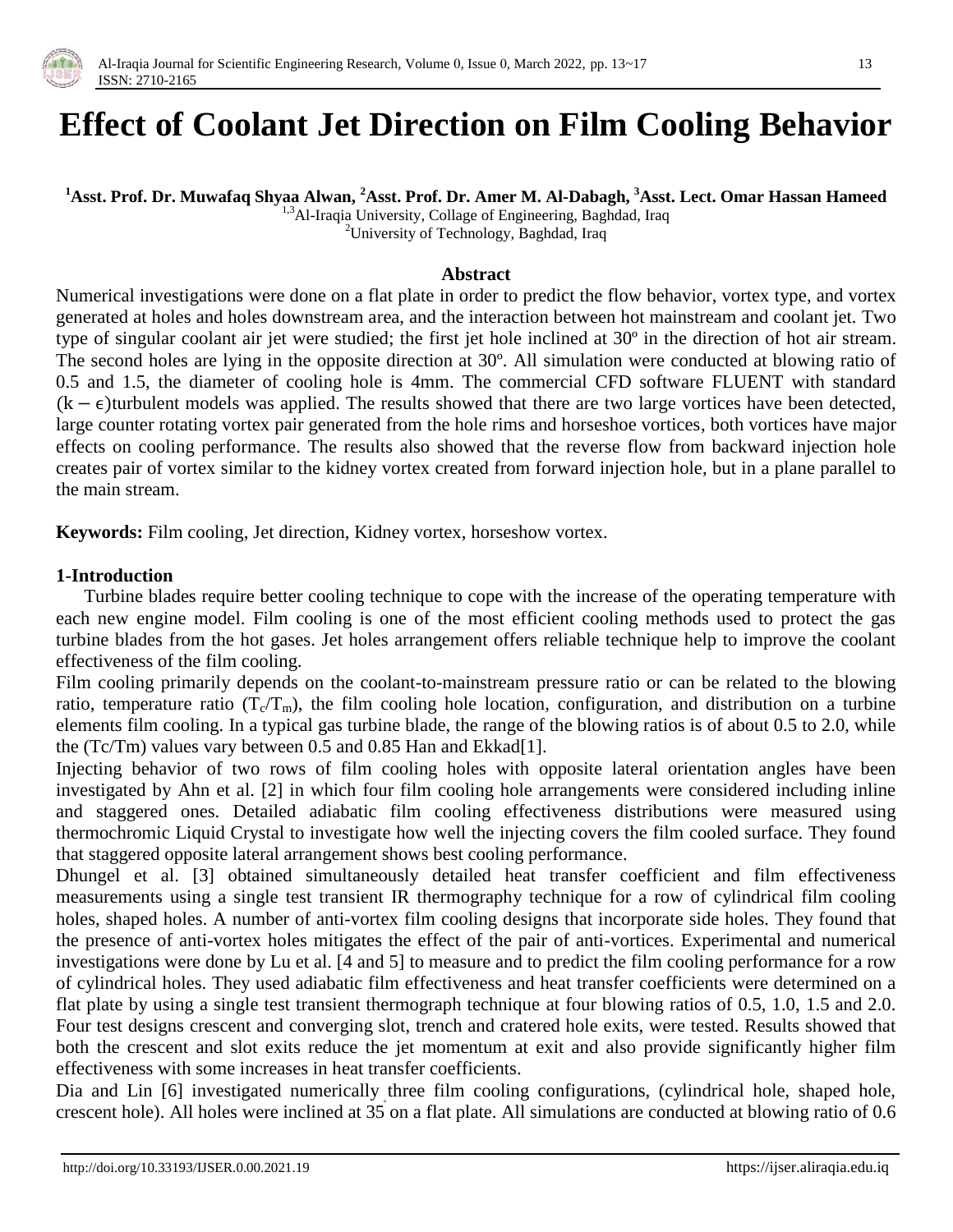

and 1.25, length to diameter ratio of 4 and pitch-to-diameter ratio of 3. They use (RANS) equations, the energy equation, and two-layer  $(k - \epsilon)$  turbulence models. For the numerical investigation the commercial CFD software FLUENT with standard  $(k - \epsilon)$  turbulent models is applied. They found that the crescent hole exhibits the highest film cooling effectiveness among the three configurations both in spanwise and streamwise especially downstream of the interaction of the two holes.

Lee and Kim [7] evaluated the effect of geometric variables of a laidback fan-shaped hole on the film cooling effectiveness using a Reynolds-averaged Navier-stokes analysis. The shape of the laidback fan-shaped hole is defined by four geometric design variables: the injection angle of the hole, the lateral expansion angle of the diffuser, the forward expansion angle of the hole, and the ratio of the length to diameter of the hole. They concluded that the increase of the forward expansion angle makes a reduction of film cooling effectiveness, and the lateral expansion angle has the biggest impact among the four geometric variables on the spatially averaged film cooling effectiveness.

Numerical prediction of Alwan. [8] shows that the flow field structure of injected holes present vortices such as counter pair kidney vortex and horseshoe vortex have major effects on cooling performance, in which the strength of the kidney vortex decreases and the horseshow vortex was lifting up, leading to an improvement in the coolant performance. Therefore numerical model was suitable to design holes arrangement futures of film cooling system by introducing oriented holes row over single jet holes row.

Most literature focuses on the study of the effective parameters of film cooling for one row film holes in the forward direction with mainstream. There is no information available for the row of holes in the backward direction with mainstream flow, also lack information available for two rows of film cooling on forward direction. However, at the present work experimental and numerical investigations were done to evaluate the cooling performance (film cooling effectiveness and heat transfer coefficient) by using a single test transient IR thermograph technique for a different holes direction and at different blowing ratio.

#### **2- Single jet film cooling high light**

In film cooling used in gas turbines, the coolant is introduced to the hot gas stream of the turbine section as cross flow jets. The coolant forms a film layer over the turbine walls, to protect the surface from direct exposure to the hot gas stream. Different injection angles have been proposed with an optimum injection angle and are found to be (30º-35º) [71]. The behavior of the flow structure is generated as a result of two flows interaction affected the performance of film cooling; therefore details of flow structure associated with this interaction should be highlighted and discussed in details. To localize the effects and reduce the number of variables, the geometries of the blade is a simplified to film cooling over flat plate created by means of cooled air jet injected into the cross flow boundary layer through an isolated one jet hole inclined at 30º in the direction of hot stream. The second holes are lying in the opposite direction at 30º which represent the benchmark of jet with cross flow in the present discussion as shown in Figure (5.1). The interaction of the jets with cross flow in three dimensional domains is a complicated flow regime. To simplify the case and to make the flow recognizable and readable, the flow will be presented in two dimensions in a plane perpendicular and parallel to the cross flow at different plane location. These planes are captured from the computation approach using computer code fluent (12.1).

## **3- Numerical procedure**

In the present study, air is taken as the working fluid and the flow characteristics are assumed to be steady flow, Newtonian fluid, incompressible fluid (Mach number=0.11), turbulent flow, three dimensional. FLUENT version (12.1), GAMBIT software and Auto CAD 2011will be used to create, grid for the system geometry. To localize the effects and reduce the number of variables, the geometries of the blade is a simplified to film cooling over flat plate created by means of cooled air jet injected into the cross flow boundary layer through an isolated one jet hole inclined at 30º in the direction of hot stream. The second holes are lying in the opposite direction at 30º which represent the benchmark of jet with cross flow in the present work, and with two blowing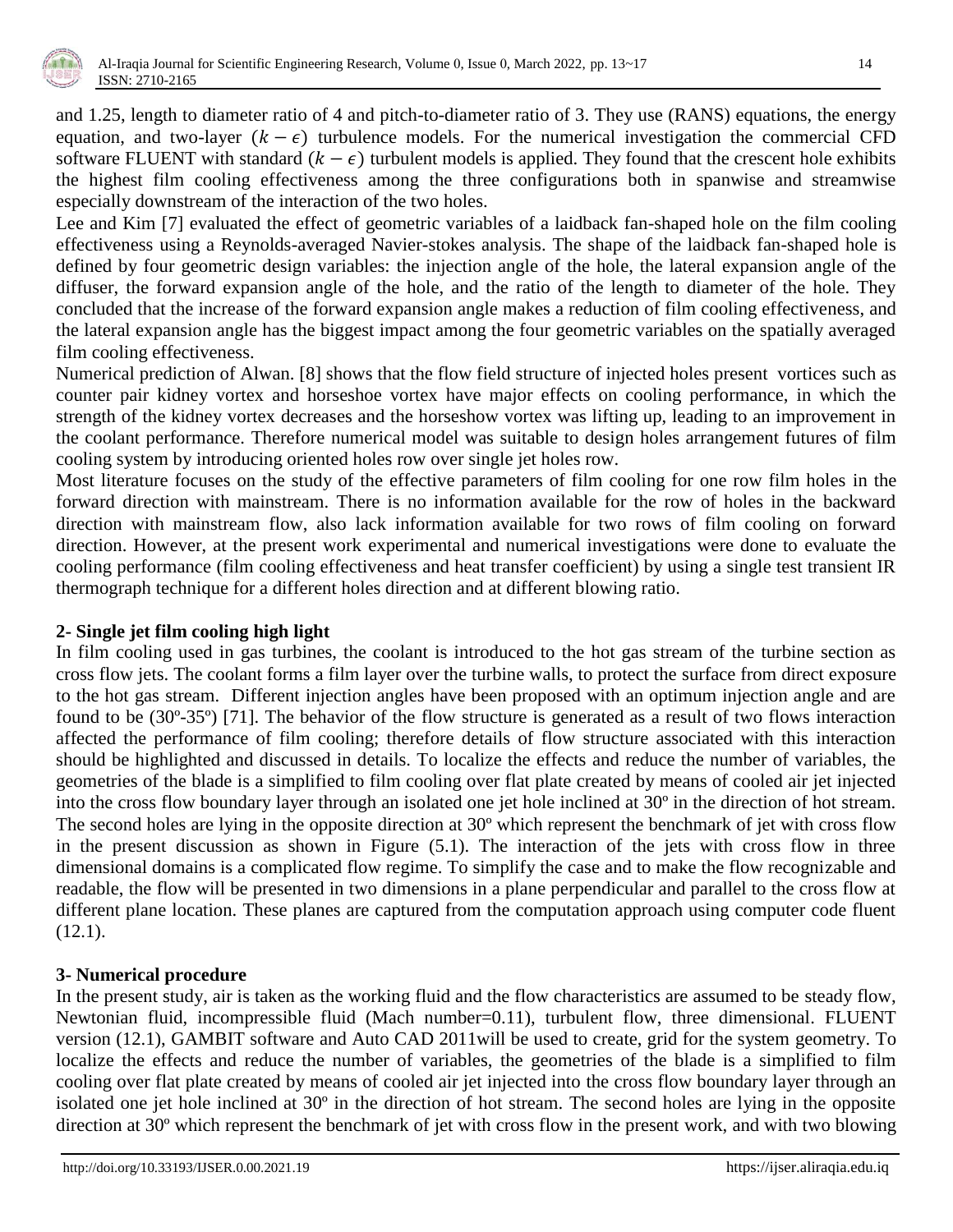

ratio (BR=0.5 and 1.5). The solution of the Reynolds Averaged Navier-Stokes and energy equations is obtained by using the FLUENT software. Fluent is based on an unstructured solver using a finite volume approach for the solution of the RANS equations. The system geometry consists of the box with dimensions (128x12x50) mm for the hot mainstream, box with dimensions (35x12x20) mm for coolant jet and tow different models of hole as shown in Figure (1). The system geometry is drawn by using (Auto CAD 2011 code). The diameter of cooling hole is 4mm.The coolant conditions were maintained the same in all cases and the mainstream flow rate was altered to change the blowing ratios. The Mainstream temperature was set at 322 K and the coolant temperature was set at 302 K. At the exit plane, pressure level was specified along with zero streamwise gradients for all other dependent variables.

The current study used the standard  $(k - \varepsilon)$  model for the simulating the turbulent flows in film cooling. The standard  $(k - \varepsilon)$  model is economical with reasonable accuracy for a wide range of turbulent flows and it is widely used in heat transfer simulation Versteeg and Malalasekera [14].There are some general guidelines to create a good mesh. These guidelines are shortly called rules of QRST standing for (Quality, Resolution, Smoothness, and Total cell count) Ozturk [15].The importance of quality parameter is the face alignment; it is the parameter that calculates skewness of cells. Elements with high skewness should be avoided. The way of checking whether the solution is grid independent or not is to create a grid with more cells to compare the solutions of the two models. Grid refinement tests for average static temperature on hot surface indicated that a grad size of approximately (2.5 million cell) provide sufficient accuracy and resolution to be adopted as the standard for film cooling system. The nodes near the test plate surface were adjusted so that average y+ value was about 20 near the test plate surface which is within the range of Jones and Clarke [16].The most significant factor to be monitored for the present model is the average static temperature on hot surface. When the average static temperature on hot surface value monitor converged it is unnecessary to go further on with the iterations and wait even if the residuals do not fall below the defined convergence criteria.

#### **4- Results and Discussion**

## **4-1 Forward injection**

Figure (2) illustrates the main flow features of a single hole injected air in the direction of hot stream at two blowing ratio of 0.5 and 1.5. The jet cross flow interaction generates a turbulent flow, which is dominated by coherent motion. In general multiple vortex structures are produce where two large vortex structures have been detected, counter rotating vortex pair (CVP), and horseshoe vortices. CVP is the largest vortex appeared in the flow structure, which occurs at the interaction of coolant jet and hot main stream as shown in Figures (3&4). The vortex main structures are originated from the holes rims as shown in a front view direction which agrees with most literature [3, 72], while some literature claimed that these kidneys vortex may be generated within the hole core according to the magnitude of the momentum ratio. For a low momentum ratio of about (i. e. BR=0.5), the mainstream flow close to the test surface as shown in Figure (5). At low momentum, the jet streamlines seems to go towards the surface and the mainstream flow depart upward, therefore the mainstream push the jet towards the surface. For a high momentum ratio (i. e. BR=1.5), and since the momentum of the jet is relatively high, the jet is separated away into the mainstream. In both cases, the vortices are rolled up at the hole side edge and due to the shear between the jet and cross flow they continue warp and manifest downstream. As the vortex propagates downstream the hole, the vortex grows continually downstream as shown in Figure (3&4). Kidney -vortices have sense of rotation that acts as the coolant lifter. The jet lift-off phenomenon typically occurs at a momentum ratio (BR $> 0.5$ ). For very low momentum ratio (i.e. BR=0.5), the circular hole produce slower jet vortices levels and the coolant stays attached to the surface, providing good film coolant effectiveness as shown in Figure (6).

In practice, BR of 0.5 is typically unachievable, as the available coolant pressure is unavoidably produces higher coolant flow rates. As the coolant leaves the surface, the rotation of the vortices also promotes entrainment of the hot gases down toward the surface. The combination of coolant lift-off and hot gas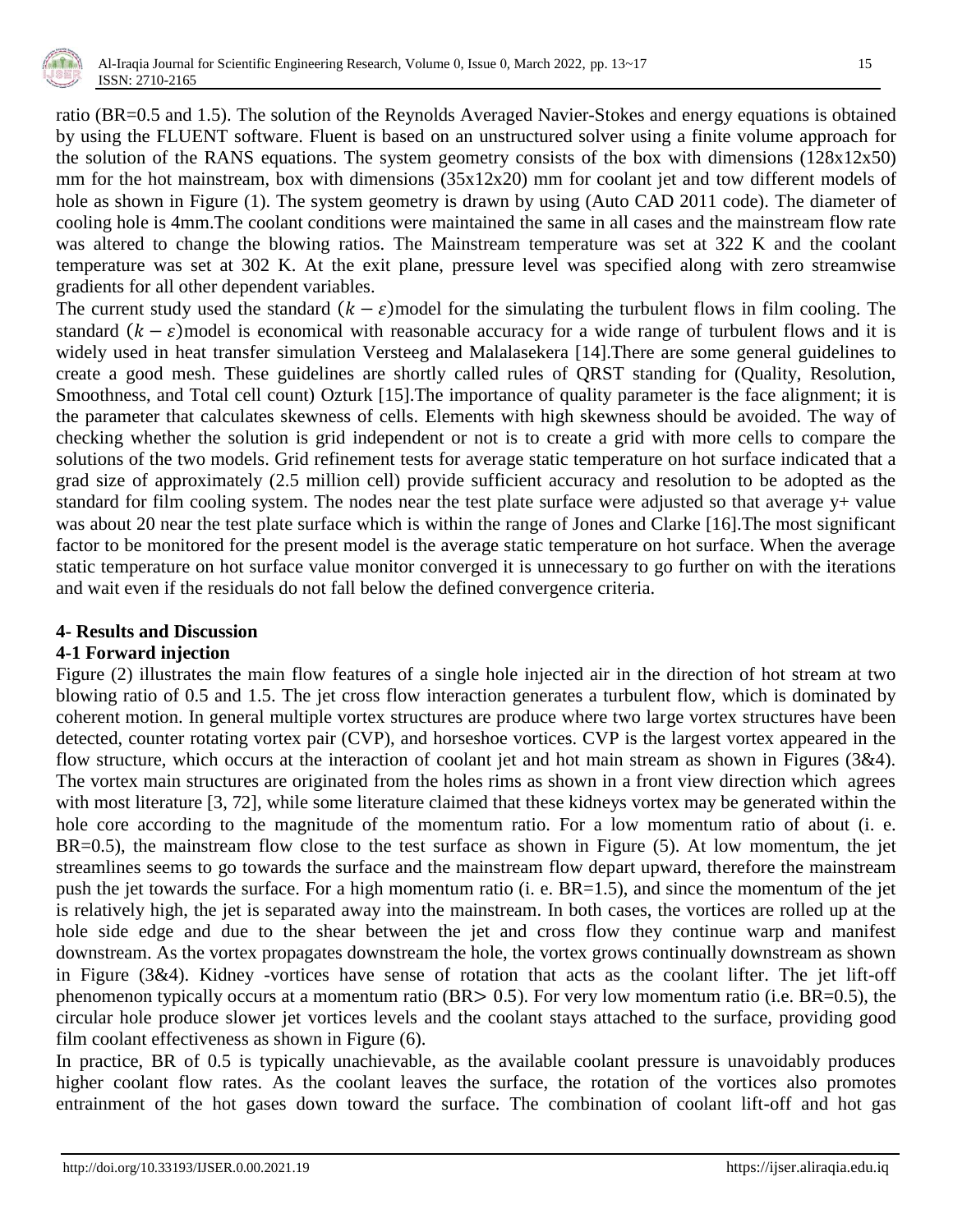

entrainment can seriously degrade the cooling effectiveness of the film cooling layer downstream as shown in Figure (2).

The flow upstream of the jet is strongly decelerated near the jet, which causes flow separation and the formation of the horseshoe vortex that warps itself around the jet. This is similar to the structure formed for a cylinder in cross flow. The vortex from hot stream moves around the jet at a constant radius from the center of the jet, but downstream it is involved to the jet by a decrease static pressure and then mixed with the jet. When comparing cooling effectiveness for BR= 0.5 and 1.5,as shown in Figures (7a&7b), CVP plays an important role in the contribution of jet lifting off, this can be seen clearly in the case of low momentum jet (BR=0.5) and the case of high momentum jet (BR=1.5), in which the horseshoe vortex is strongly influenced by high jet momentum, as a results of that the jet behaves like an adiabatic isolated tube surrounded by the horseshoe vortex, therefore the film cooling effectiveness decreased at hole downstream region.

From the above discussion, it can be noticed that CVP liftoff, entrainment hot air from the main stream by CVP and the horseshoe vortex have poor effect on the cooling performance especially at high BR. To avoid entrainments of hot stream, the CVP from the adjusting spanwise hole should be interacted with the adjusting one; this can be achieved only when traverse space to the diameter ratio (S/D) is less than 2.5. This approach violated the mechanical properties of the turbine blade, therefore by introducing row of staggered jet holes in the upstream region at  $(X/D=4)$ , and  $(S/D=3)$ , this may be enhance the cooling effectiveness and restore the mechanical properties of the turbine blade. This technique can be introduced as part of the present investigation.

#### **4-2 Backward injection**

To investigate the effect of backward injection isolated jet holes located in the opposite direction to the hot stream have been introduced. Figure (8) illustrates the main flow features of a single hole injected air in the direction opposite to hot stream at two blowing ratios of 0.5 and 1.5. The blockage created by the jet as it enters the main stream creates a local variation of pressure at the hole exit. The pressure of the injected air on the upstream side of the hole is elevated, thus locally reducing the jet velocity; and pushing up the hot stream depending on the blowing ratio. On the downstream side of the hole, the pressure falls and locally increases the exit velocity. As the cooled air penetrate into the hot stream, its momentum decreases up to the momentum of the main stream then bend back toward the surface causing lee vortex as shown in figure (8).

The pressure variation at the hole exit create a reverse flow where part of the cooled air exits in the direction tangent and normal to rims hole reducing the jetting effect at hole rims, which was responsible for creating kidney vortex as in the forward injection. This reverse flow creates pair of vortex similar to the kidney vortex downstream but in a plane parallel to the main stream as shown in figure (9), this vortex is sweeping near the surface and pushing away the horseshoe vortex where moderate and wider protection area are obtained at low and high BR around the hole area as shown in figure (10&11). In general, interaction and diffusion of the injected air with hot stream provides moderate air film temperature flowing near the surface and covering wide area. The preliminary results of CFD of backward injection are encouraging for implementing this technique for film cooling.

#### **5- Conclusions**

The present work has reached to the following conclusions:

1- Numerical prediction of the flow field structure for holes arrangement show that the vortices (counter pair kidney vortex and horseshoe vortex) both have major effects on cooling performance, in which the strength of the kidney vortex decreases and the horseshow vortex is lifting up, leading to an improvement in the coolant performance.

2- The reverse flow from backward injection hole creates pair of vortex similar to the kidney vortex created from forward injection hole, but in a plane parallel to the main stream.